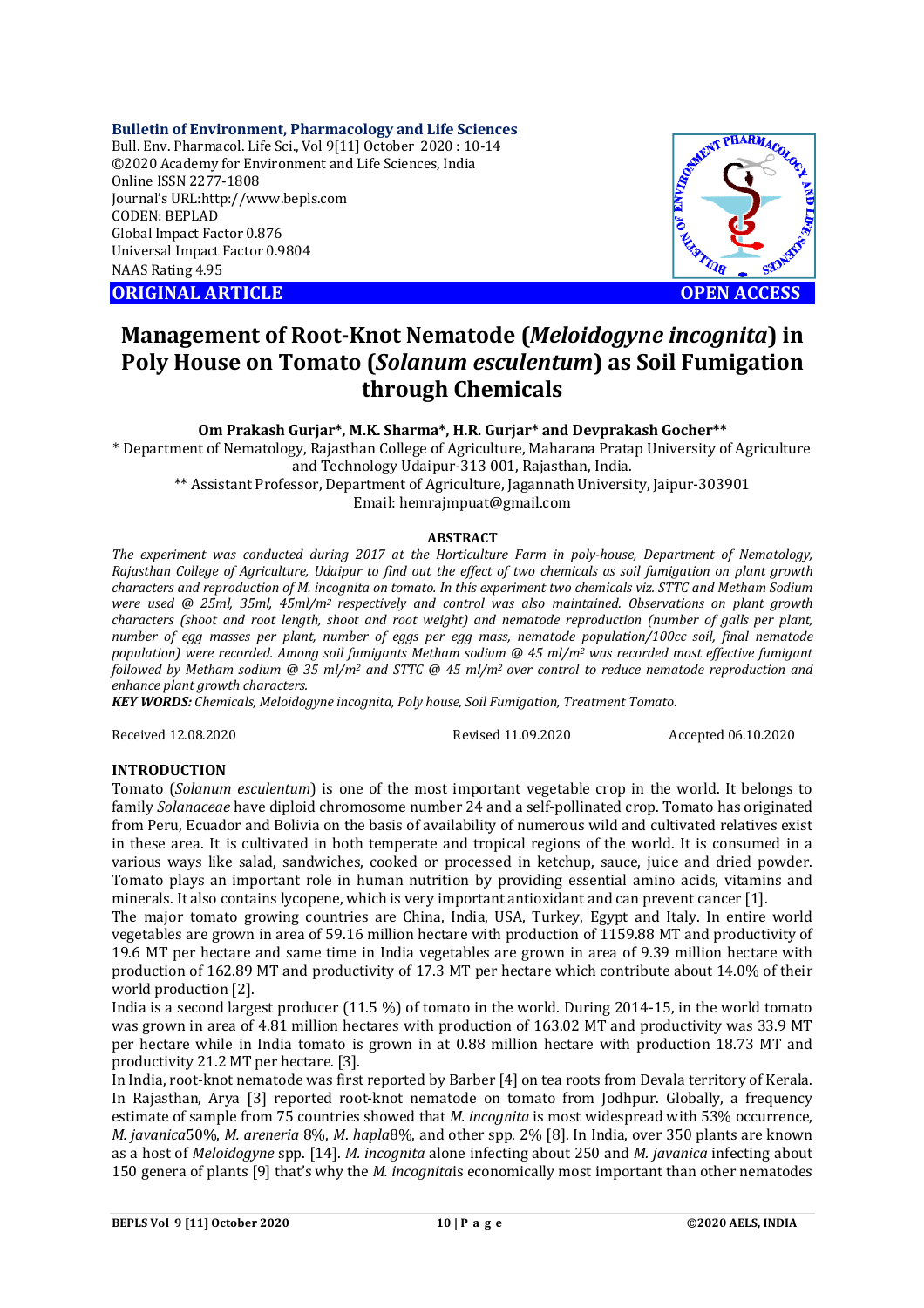of vegetable crops. It is often severely attacked by root-knot nematode, *M. incognita*, a predominant and widely prevalent species inflicting serious loss in tomato [12]. A yield loss of 35 - 39.7% has been reported due to root-knot nematode infestation [12]. Bhatti and Jain [5] estimated the crop losses up to 46.0% in Haryana state only. Reddy [12] estimated percentage of loss of 39.77 at 20 larvae /g soil in tomato field in Karnataka.

Root-knot nematode cause histopathological changes in root tissue of tomato. The results of these changes are the formation of giant cells and galls in the root system. This abnormality can upset normal physiological activities of vascular tissue of the root system and finally causes wilting, stunting, leaf chlorosis and poor growth of plants.

The protected vegetable cultivation technology can be utilize for year round production of high quality vegetable crops, with high yield and one or more of these factors are control such as temperature,  $Co<sub>2</sub>$ concentration, relative humidity, access to insect and pest etc. In poly-house, growing of tomato increased productivity efficiency and greater yields due to congenial atmosphere at 20 to 250C temperature and high relative humidity. The more incidences of root-knot nematode and soil borne pathogen found in poly-house due to favorable environmental conditions for host, pest and parasite. In these condition more infection of root-knot nematode occur which resulted in yield losses. Hence there is urgent need to the management of root-knot nematode for high production of tomato in poly-house.

# **MATERIAL AND METHODS**

# **General procedures:-**

The present investigation entitled "Management of Root-Knot Nematode, *Meloidogyne incognita* on Tomato in Poly-house" was conducted at the Horticulture Farm in poly-house, Department of Nematology, Rajasthan College of Agriculture, Udaipur (Rajasthan). The details of the materials used, experimental procedure employed and methodology implemented for assessment of treatment effects during the entire course of investigation are described in this chapter.

# **Experimental site and Climatic Conditions:**

The experiments were conducted during 2017 at the Horticulture Farm in poly-house, Department of Nematology, Rajasthan College of Agriculture, Udaipur, The size of the poly-house was 28 m × 32 m (896 m2) covered with aluminate sheet and stabilized low density polyethylene sheet having 200 micron thickness. Udaipur is situated at 24°34'N latitude and 73°42'E Longitude at an elevation of 582.17 meters above mean sea level. The region falls under agro climatic zone IV a (Sub Humid Southern Plain and Aravali Hills) of Rajasthan. It has a typical sub-tropical climate, characterized by mild winter and summer. **Bed Preparation:**

The raised beds were prepared having length 28 meter, width 1 meter and height of 45 cm above the ground level for the experimental purpose.

# **Soil Sampling From Beds:**

The soil sampling was done before transplanting of the crop in poly-house to determine initial nematode population. Soil samples were collected from poly-house beds with the help of *khurpi* from 4-5 places at the depth of 6-9 inch randomly. Soil collected from poly-house was homogenized, filled in a polythene bag, labeled, tied and brought to the laboratory and stored at low temperature. The soil samples were washed within 2-3 days to avoid nematode desiccation.

# **Estimation of Soil Population:**

Initially 100 cc soil of each sample was processed using Cobb's sieving and decanting technique [7], followed by Baermann's funnel technique [6]. After 24 hours, suspension was drawn in a beaker from funnel and kept for some time to allow the nematode to settle down at the bottom. Upper water layer from the beaker was gently removed in order to have a concentrated nematode population. The volume of the suspension was maintained to 100 ml, from this maintained suspension 10 ml nematode suspension was drawn with the help of a pipette and poured over a counting dish. The root-knot nematode larvae were identified and counted under stereoscopic binocular microscope. Dilution count method was used for estimation of number of *Meloidogyne* juveniles.

# **Identification of Root-knot Nematode:**

Root-knot nematode infested roots were washed thoroughly and stained with 0.1 per cent acid fuchsin lacto phenol at 80 $\degree$ C for 2-3 minutes [10]. After a gentle wash in tap water, roots were kept in clear lacto phenol for at least 24 hours and then examined under stereoscopic binocular microscope. After staining the females were teased out from the roots and perineal pattern were prepared [15], compared with the 'key' given by Tayler *et al*. [16] and identified as *M. incognita*.

# **CROP RAISING:**

# **Raising of the Nursery:**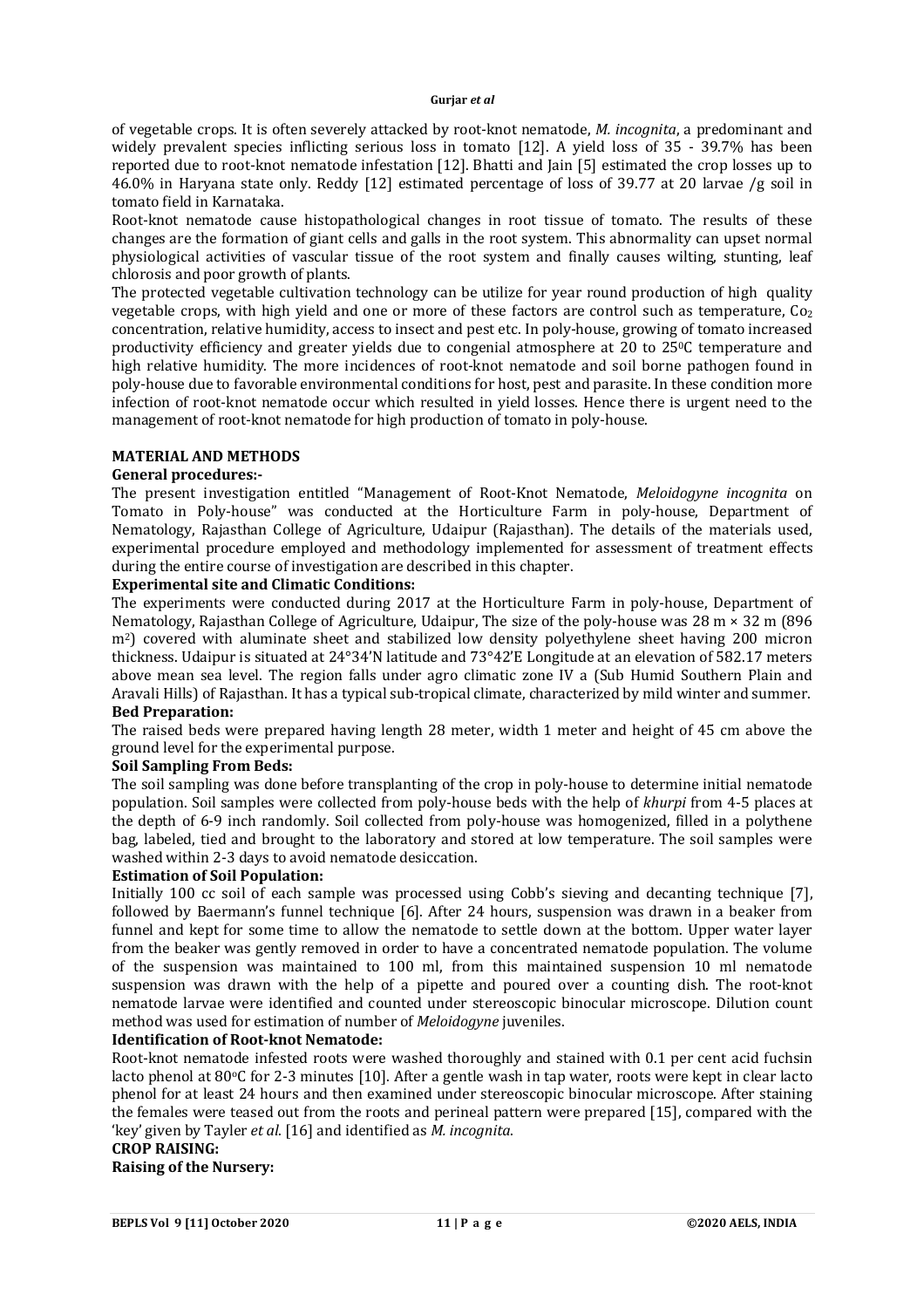### **Gurjar** *et al*

For greenhouse cultivation of tomato the seedlings were raised on soil-less media in plastic portrays having cells of 2" in size at which place. A mixture of coco-peat, vermiculture and perlite at 3:1:1 was used as a nutrient media for raising seedling. One seed was sown in each cell. Regular watering as per requirement and plant protection measures were given. Nutrients were applied in the form of N:P:K (1:1:1) @ 140 ppm once in a week through the fine sprinkler to maintain uniformity in application of nutrients. The seedlings were ready for transplanting after 35 days from date of sowing.

# **Transplanting:**

After five weeks seedling become ready for transplanting and attained a height of 10-12 cm, healthy seedling has transplanted according to recommended spacing of row to row and plant to plant (60 x 45 cm). Transplanted seedling in the evening followed by light irrigation.

# **INTERCULTURAL OPERATIONS:**

Timely hoeing and weeding operation were performed as and when it was required to keep experimental field weed free and good aeration for better plant development.

# **Stacking and Training**

Tomato plants were trained after 35 days of transplanting with synthetic plastic ropes fixed on hanging wire at the top of plants and growing tomato stem was tied at 30 cm intervals above ground level to keep single stem.

# **Soil Fumigation:**

The experiment was carried out to test the efficacy of Sodium Tetra Thio Carbamate (STTC) @ 25, 35, 45 ml/m<sup>2</sup> and Metham Sodium @ 25, 35, 45 ml/m2for the management of root-knot nematode, *Meloidogyne incognita* on tomato (US-3812) as soil fumigation. Untreated check was maintained for the comparison. STTC and Metham Sodium were mixed in soil with vermicompost at 15cm depth. After fumigation, the soil was covered with 25 micron transparent polythene film and the edges were sealed with the half of soil. After 15 days, polythene sheet was removed and soil was pulverized to let the residual fumes escape. After one week of removal of polythene sheet, the tomato seedlings were transplanted in poly-house.

# **Statistical Analysis:**

After completion of experiments, data were statistically analyzed for interpretation of findings [11]. The critical difference was found for comparison of treatments where 'F' test was found significant at 5 per cent level of significance. Summary tables along with  $SEm \pm$  and CD were worked out and presented in the text of the chapter entitled "Experimental Results" and analysis of variance for different parameters were appended in "Appendices".

# **RESULTS AND DISCUSSION**

Investigation conducted to find out the effect of two chemicals as soil fumigation on plant growth characters and reproduction of *M. incognita* on tomato. In this experiment two chemicals *viz*. STTC & Metham Sodium were used @ 25ml, 35ml, 45ml/m2 dose respectively and control was also maintained. Observations on plant growth characters (shoot and root length, shoot and root weight) and nematode reproduction (number of galls per plant, number of egg masses per plant, number of eggs and larvae per egg mass, nematode population/100cc soil, final nematode population) were recorded and presented in table.

# **Plant Growth parameters**

**i) Shoot length (cm):** Data recorded on shoot length revealed that both fumigants significantly increased the shoot length as compared to control. The maximum shoot length was recorded with Metham Sodium @ 45ml/m<sup>2</sup> (184.00 cm) followed by Metham Sodium @ 35ml/m<sup>2</sup> (168.60 cm) and STTC @ 45ml/m2 (158.45 cm).While minimum shoot length (117.00 cm) was observed in control. Results exhibited that maximum increase in shoot length (57.16%) was with the application of soil fumigation Metham Sodium @ 45ml/m<sup>2</sup> followed by Metham Sodium @ 35ml/m<sup>2</sup> (44.10%) and STTC @ 45ml/m2(35.43%)over control.

**ii) Shoot weight (g):** Data revealed that all fumigants significantly increased the shoot weight as compared to control. The maximum shoot weight was recorded with Metham Sodium  $\omega$  45ml/m<sup>2</sup> (830.70) g) followed by Metham Sodium @ 35ml/m<sup>2</sup> (807.00g) and STTC @ 45 ml/m<sup>2</sup> (782.00g). These treatments were found at par each other. However, minimum shoot weight (592.01g) was observed in control. Results showed that maximum increase in shoot weight (40.24%) was with the application of soil fumigation Metham Sodium @ 45ml/m<sup>2</sup> followed by Metham Sodium @ 35ml/m<sup>2</sup> (38.24%) and STTC @ 45ml/m2(32.02%)over control.

**iii) Root length (cm):** Results showed that all fumigants significantly increased the root length as compared to untreated check. The maximum root length was recorded with Metham Sodium @  $45$ ml/m<sup>2</sup> (31.10cm) followed by Metham Sodium @ 35ml/m<sup>2</sup> (28.75 cm) and STTC @ 45 ml/m<sup>2</sup> (26.86 cm). However, minimum root length (10.55cm) was observed in untreated check. Data revealed that highest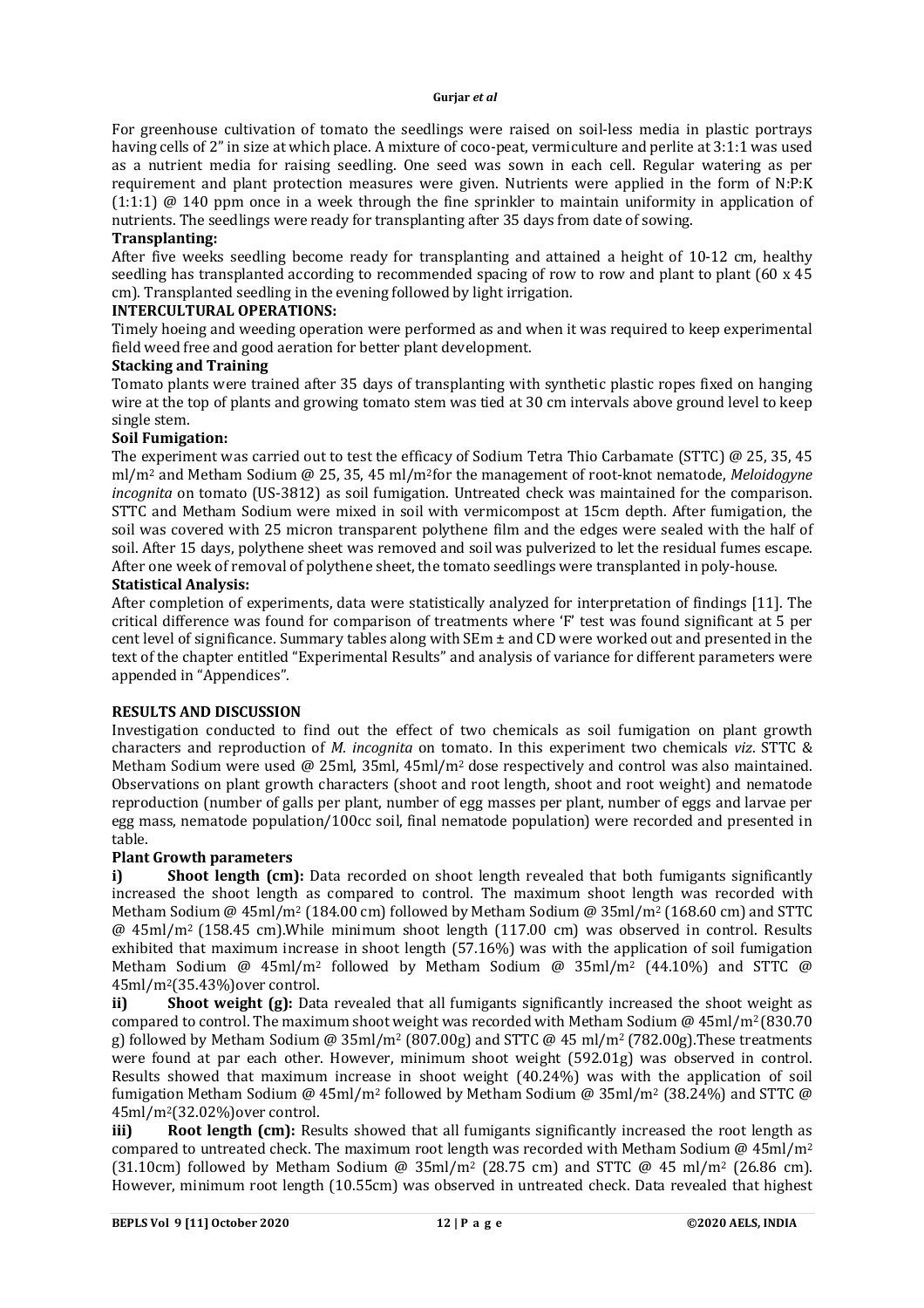### **Gurjar** *et al*

increase in root length (194.78%) was with the application of soil fumigation by Metham Sodium  $\omega$ 45ml/m<sup>2</sup> followed by Metham Sodium @ 35ml/m<sup>2</sup> (172.51%) and STTC @ 45ml/m<sup>2</sup> (154.59%) over untreated check.

**iv)** Root weight (g): Data revealed that all fumigants significantly increased the root weight as compared to control minimum (12.33 g) root weight. The maximum root weight was recorded with Metham Sodium @ 45 ml/m<sup>2</sup> (29.40 g) followed by Metham Sodium @ 35ml/m<sup>2</sup> (27.80 g) and STTC @ 45  $m/m^2$  (26.20 g). Results pertaining that highest increase in root weight (138.44%) was with the application of soil fumigation Metham Sodium @  $45 \text{ml/m}^2$  followed by Metham Sodium @  $35 \text{ml/m}^2$  $(125.46\%)$  and STTC @ 45ml/m<sup>2</sup>(112.49%) over control.

# **Nematode Reproduction**

**v) Number of galls per plant:** Results revealed that the number of galls produced by *M. incognita*  on tomato reduced significantly as compared to control where no. of galls produced maximum (129.66) when chemical was applied as soil fumigation. Among different chemicals, minimum number of galls per plant was observed with Metham Sodium @ 45ml/m<sup>2</sup> (59.60) and Metham Sodium @ 35ml/m<sup>2</sup> (64.33) both treatment were found at par each other. (On the basis CD 1%). Data showed that, maximum reduction (53.98%) in no of galls per plant was recorded with the application of soil fumigation Metham Sodium @ 45ml/m2followed by Metham Sodium @ 35ml/m<sup>2</sup> (50.39%) and STTC @ 45ml/m2(43.70%)over control.

**vi) Number of egg masses per plant:** Data pertained that the number of egg masses per plant produced by *M. incognita* on tomato reduced significantly as compared to control with maximum egg masses per plant (145.33) when chemicals was applied as soil fumigation. Among different chemicals, minimum number of egg masses per plant was observed with Metham Sodium  $\omega$  45ml/m<sup>2</sup> (65.00) followed by Metham Sodium @ 35ml/m2 (71.45) and STTC @ 45ml/m2 (78.50). Results revealed that, maximum reduction (55.27%) in no of egg masses per plant was recorded with the application of soil fumigation Metham Sodium @ 45ml/m<sup>2</sup> followed by Metham Sodium @ 35ml/m<sup>2</sup> (50.84%) and STTC @ 45ml/m2(35.99%) over untreated check.

**vii) Number of eggs & larvae per egg mass:** Data showed that the number of eggs per egg mass produced by *M. incognita* on tomato reduced significantly as compared to control with maximum eggs and larvae per egg mass (285.00) when chemicals was applied as soil fumigation. Among different chemicals, minimum number of eggs per egg mass was observed with Metham Sodium  $\omega$  45ml/m<sup>2</sup> (237.67) followed by Metham Sodium @ 35ml/m<sup>2</sup> (243.50) and STTC  $\omega$  45ml/m<sup>2</sup> (248.40). These treatments were found at par each other. Results showed that, maximum reduction (16.61%) in no of eggs & larvae per egg mass was recorded with the application of soil fumigation Metham Sodium @  $45 \text{ml/m}^2$  followed by Metham Sodium @ 35ml/m<sup>2</sup> (14.56%) and STTC @  $45 \text{ml/m}^2$  (12.84%) over control.

**viii) Nematode population per 100cc soil:** Results presented in table- 4.3 revealed that the nematode population per 100cc soil reduced significantly as compared to control with maximum (905.40) J2/100cc soil when chemicals was applied as soil fumigation. Among different chemicals, minimum number of nematode population per 100cc soil was observed with Metham Sodium @  $45$ ml/m<sup>2</sup> (552.70) followed by Metham Sodium @ 35ml/m<sup>2</sup> (572.45) and STTC @ 45ml/m<sup>2</sup> (592.20).These treatments were found at par each other. Data showed that, maximum reduction (38.96%) in Nematode population per 100cc soil was recorded with the application of soil fumigation Metham Sodium @  $45 \text{ml/m}^2$  followed by Metham Sodium @ 35ml/m<sup>2</sup> (36.77%) and STTC @  $45 \text{ml/m}^2$  (34.59%) over control.

**ix) Final Nematode population:** Data presented in table- 4.3 revealed that the final nematode population reduced significantly as compared to control with maximum (42453) when chemicals were applied as soil fumigation. Among different chemicals, minimum number of nematode population was observed with Metham Sodium @ 45ml/m<sup>2</sup> (16060) followed by Metham Sodium @ 35ml/m<sup>2</sup> (18075) and STTC  $\omega$  45ml/m<sup>2</sup> (20214). Results illustrated that, maximum reduction (62.17%) in final nematode population was recorded with the application of soil fumigation Metham Sodium @ 45ml/m<sup>2</sup> followed by Metham Sodium @ 35ml/m<sup>2</sup> (57.42%) and STTC @ 45ml/m<sup>2</sup> (52.38%) over untreated check.